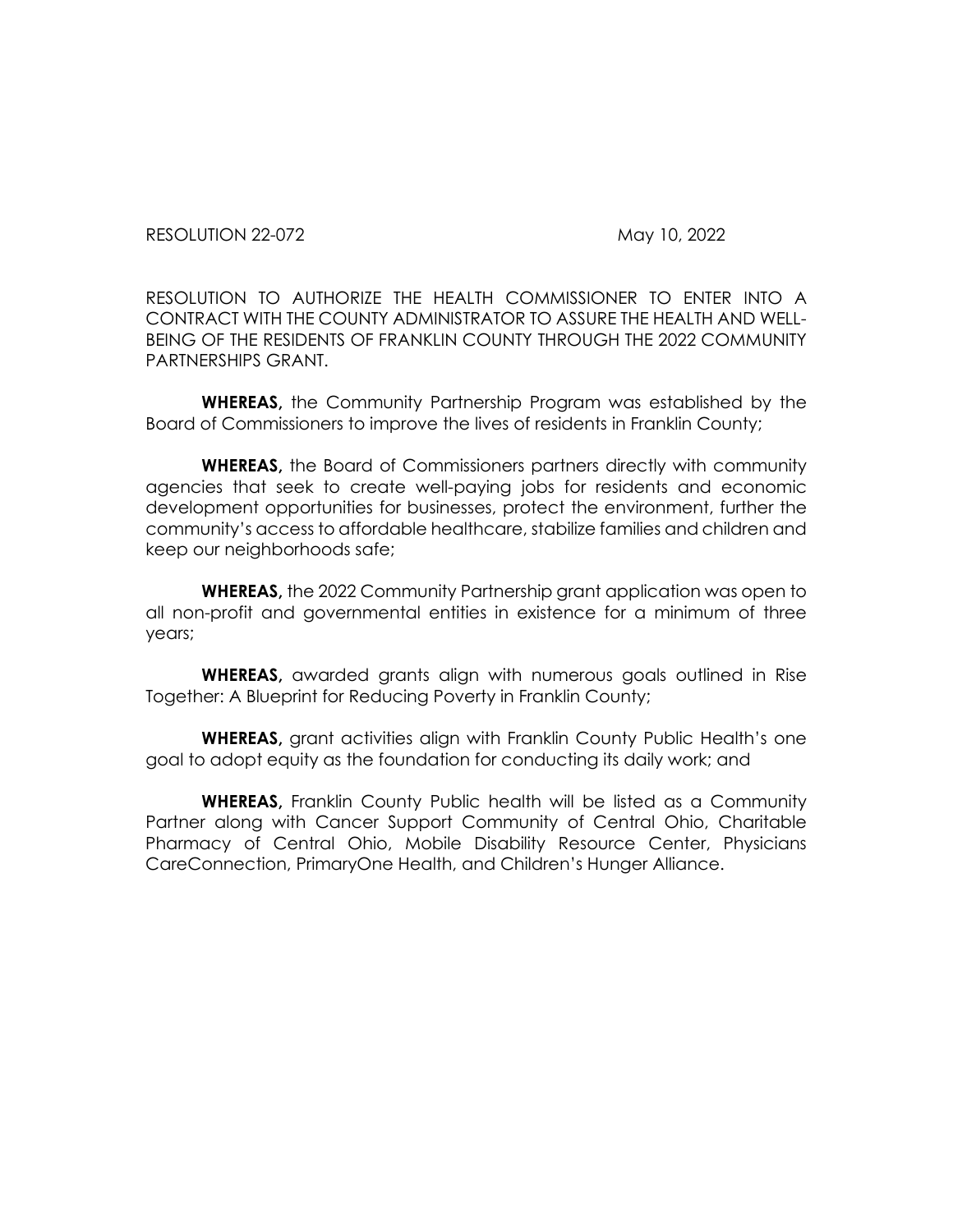Resolution 22-072 Page Two May 10, 2022

Now, therefore, upon motion of Board Member \_\_\_\_, second by Board Member  $\_\_\_\_\$ 

BE IT RESOLVED BY THE FRANKLIN COUNTY BOARD OF HEALTH BOARD MEMBERS;

- 1. That Franklin County Public Health is authorized to enter into a Collaboration Agreement with the County Administrator to administer any contract to assure the health and well-being of the residents of Franklin County, Ohio pursuant to Sections 307.15 and 3709.283 of the Ohio Revised Code.
- 2. That the resolution shall be in full force and effective immediately upon its adoption.